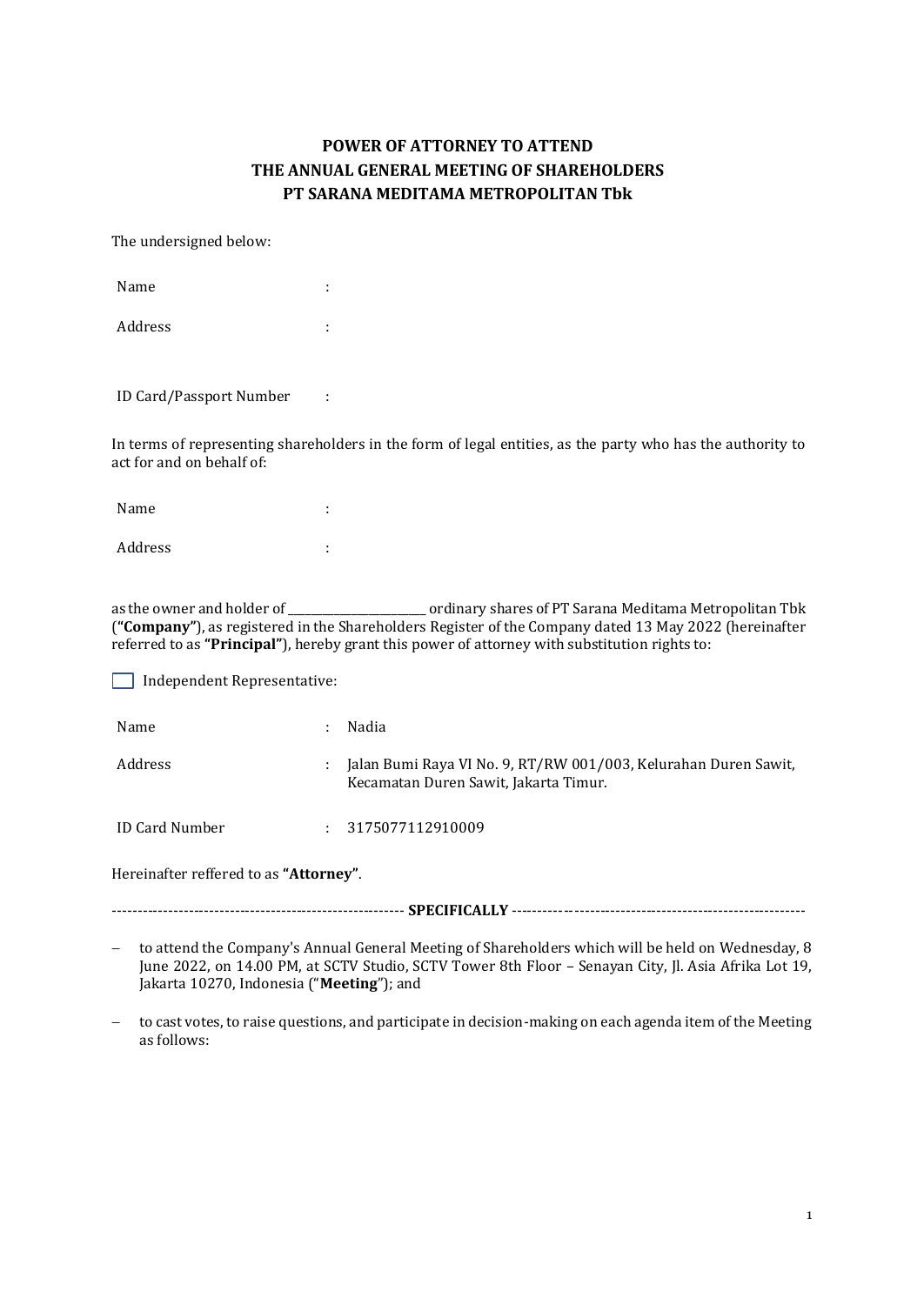| <b>AGENDAS FOR THE MEETING</b> |                                                                                                                                                                                                                                                                                                                                                                                                                                                                                                                                                                                                                                                                                                                                                                                                                                                                                                                                                                             | <b>VOTING</b><br>(Please tick $(\sqrt{})$ in one of the three available<br>columns for each agenda.) |                |                |  |
|--------------------------------|-----------------------------------------------------------------------------------------------------------------------------------------------------------------------------------------------------------------------------------------------------------------------------------------------------------------------------------------------------------------------------------------------------------------------------------------------------------------------------------------------------------------------------------------------------------------------------------------------------------------------------------------------------------------------------------------------------------------------------------------------------------------------------------------------------------------------------------------------------------------------------------------------------------------------------------------------------------------------------|------------------------------------------------------------------------------------------------------|----------------|----------------|--|
|                                |                                                                                                                                                                                                                                                                                                                                                                                                                                                                                                                                                                                                                                                                                                                                                                                                                                                                                                                                                                             | In Favour                                                                                            | <b>Against</b> | <b>Abstain</b> |  |
| 1.                             | Approval of (a) the Annual Report including the<br>ratification of the Financial Statement and the<br>Supervisory Report of the Company's Board of<br>Commissioners for the financial year ended on 31<br>December 2021, as well as providing full discharge and<br>release of responsibility to members of the Board of<br>Directors and Board of Commissioners of the Company<br>for management and supervision of the Company that<br>have been conducted during the 2021 financial year, to<br>the extent that it is reflected in the Annual Report and<br>recorded in the Company's Financial Statement and (b)<br>the accountability report in regard to the realization of<br>the use of the proceeds from the Rights Issue II<br>conducted by the Company in 2021 as stipulated in the<br>Financial Services Authority Regulation Number<br>30/POJK.04/2015<br>concerning<br>Report<br>on<br>the<br>Realization of the Use of Proceeds from the Public<br>Offering. |                                                                                                      |                |                |  |
| 2.                             | Approval of the determination of the use of the<br>Company's net profit for the financial year ended on 31<br>December 2021.                                                                                                                                                                                                                                                                                                                                                                                                                                                                                                                                                                                                                                                                                                                                                                                                                                                |                                                                                                      |                |                |  |
| 3.                             | Approval of amendments to Article 3 of the Company's<br>Articles of Association regarding the purposes and<br>objectives for the purpose of adjusting to the 2020<br>Standard Classification of Indonesian Business Fields<br>(KBLI 2020), as well as to restate the entire Articles of<br>Association of the Company.                                                                                                                                                                                                                                                                                                                                                                                                                                                                                                                                                                                                                                                      |                                                                                                      |                |                |  |
| 4.                             | Approval of the delegation to the Board of<br>Commissioners to determine salaries and other<br>remuneration of the year 2022 for members of the<br>Board of Commissioners and Board of Directors of the<br>Company.                                                                                                                                                                                                                                                                                                                                                                                                                                                                                                                                                                                                                                                                                                                                                         |                                                                                                      |                |                |  |
| 5.                             | Approval of (i) the appointment of an independent<br>public accounting firm registered with the Financial<br>Services Authority for the financial year ended on 31<br>December 2022 and (ii) the grant of authority to the<br>Company's Board of Directors to determine the<br>honorarium and other requirements in connection<br>with the appointment of the independent public<br>accountant.                                                                                                                                                                                                                                                                                                                                                                                                                                                                                                                                                                             |                                                                                                      |                |                |  |